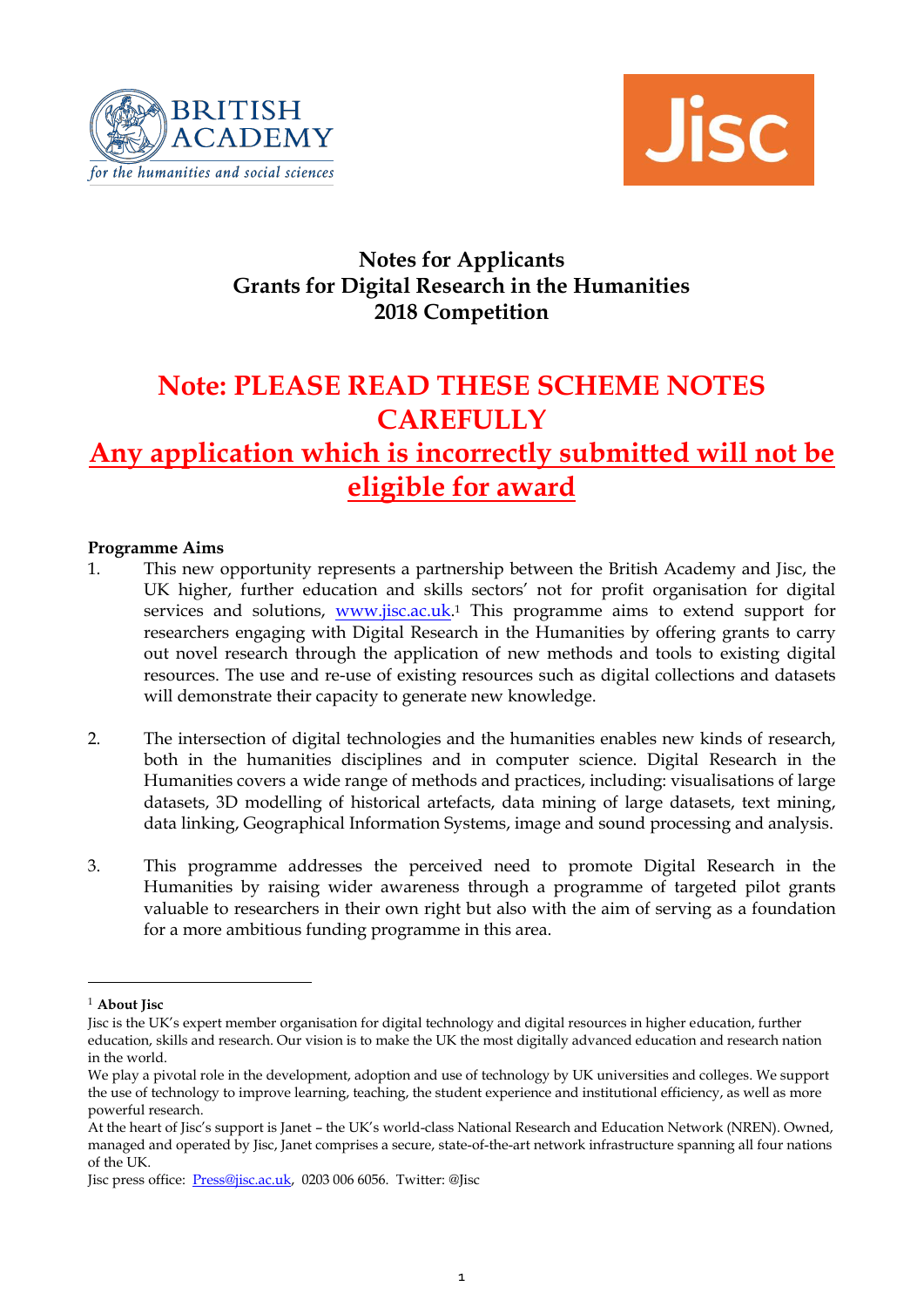- 4. **This is not a call for the digitisation of material that is not currently available in digital format.** Rather, it is more explicitly aimed at highlighting outstanding examples of where existing digital material can be used and re-used to demonstrate the capacity to generate new knowledge. Successful applicants must identify and address specific humanities research questions and will be expected to state explicitly in their application the ways in which their use of digital resources will make a significant difference not only to knowledge and understanding of the material that is specifically the subject of the application, but also to wider understanding of how other projects might follow the examples being set through this programme.
- 5. Awards are intended for established researchers (on a contract lasting at least as long as this funded grant) to support short-term projects up to 12 months in length. The projects may either be complete in themselves, though with potential applications for further research, or they may aim for demonstrator or proof-of-concept outcomes potentially scalable to larger investigations at a further stage. These awards are also intended as a networking opportunity to share and highlight best practices collectively with the intention of developing methods and tools that can be used by future projects to answer questions that current approaches cannot normally achieve.

#### **Purpose of grant**

- 6. The programme is expected to be able to support the award of around six grants in total of up to £10,000 each. These grants will be awarded to researchers intending to work in any aspect of research relevant to digital research resources in the humanities, including:
	- History, including History of Science and Medicine
	- History of Art and Cultural History
	- Philology and Linguistics
	- Film, dance or music studies (within a historical or critical context)
	- Literary texts and/or documents in any Humanities subject area
- 7. Three of the grants are available through Jisc funding and are earmarked specifically to support research that makes use of the digitised UK Medical Heritage Library (UKMHL) corpus, which includes over 65k digitised 19th century history of medicine texts openly available on Jisc's Historical Texts at [http://historicaltexts.jisc.ac.uk](http://historicaltexts.jisc.ac.uk/) A copy of the dataset can be provided to successful grantees on request. Researchers are free to propose to conduct any type of research (linguistic, historical, image-based…) that uses this corpus or cross-analysing this corpus with any other datasets to which they may have access.
- 8. The remit of BA funding schemes does not include primarily practice-based outputs such as in musical composition and performance, visual practice, creative writing, and filmmaking. Such outputs will be considered to fall within the BA's remit only when they form part of an integrated project of demonstrable critical or historical significance.

#### **Outputs**

9. In terms of outputs, the Academy would expect award-holders, as a minimum, to participate in two events bringing funded researchers from the programme together. These would include a mid-term progress event scheduled for March 2019 and an end-of-grant event scheduled for December 2019. Award-holders will also be required to submit a final report on what has been achieved with the grant and to produce a written case study on the work that has been done (a template for the case study will be provided). Further publications, online or in print, may also be proposed. The intention of the written case study is to demonstrate the difference that using this dataset has enabled, and what would be required to take next steps in the further development of its use and re-use. Successful applicants will be expected to provide a web presence for their project, updating it as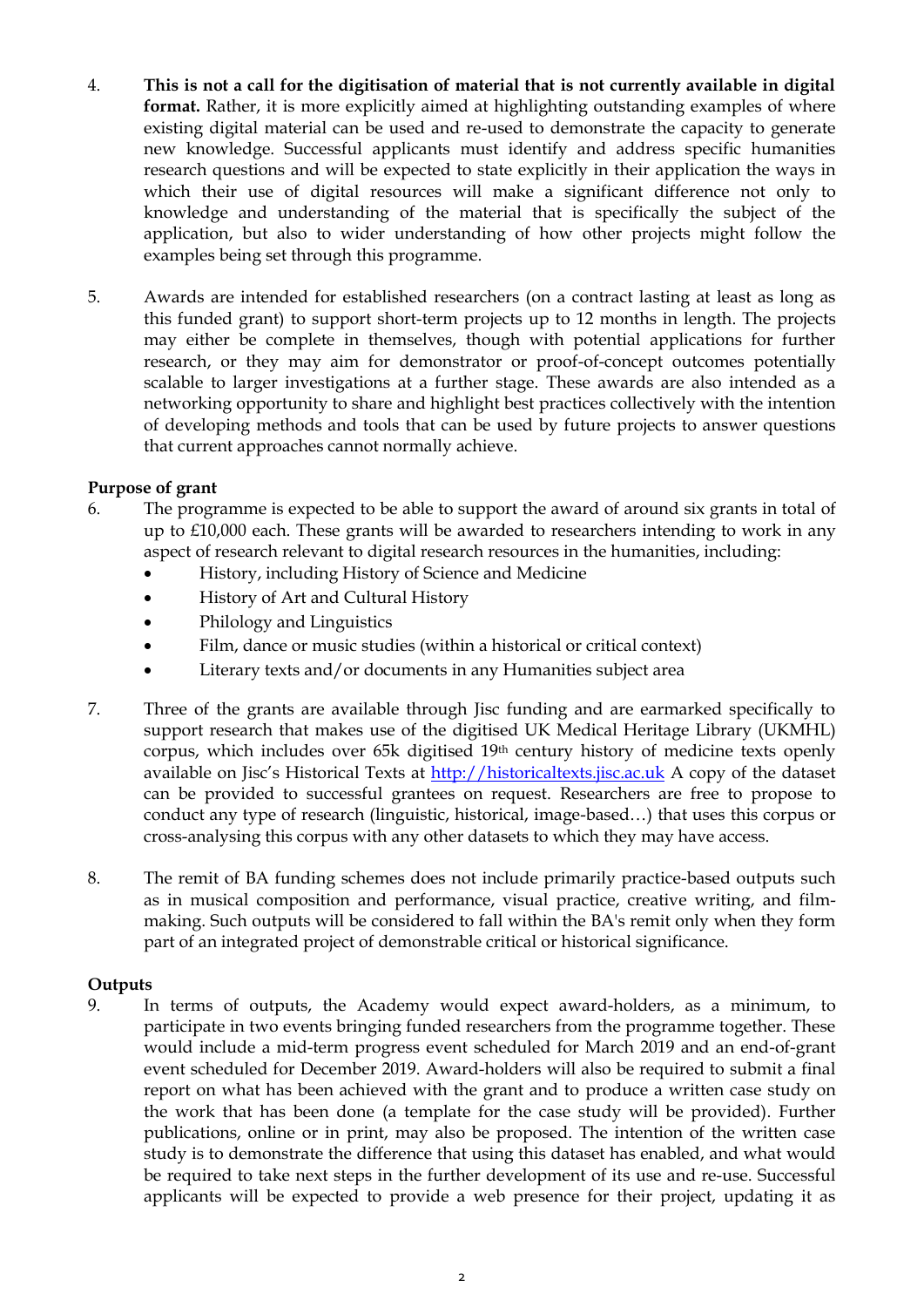necessary as the project proceeds. The funders may establish their own web platform for the programme, in which case projects will be expected to contribute to this.

#### **Eligible costs**

- 10. Funds are available to support the direct costs of research only (i.e. this award is not offered on a FEC basis). That is to facilitate project planning and development, including research and technical assistance, meetings to progress the project, including travel and visits in connection with the project; and to enable the advancement of research through focussed workshops, or visits by or to partner scholars. Applicants may seek support for any combination of eligible activity and cost up to the overall limit of £10,000 with relevant justification.
- 11. More specifically, funds may be sought to cover the direct expenses incurred in planning, conducting, and developing the research, including:
	- project planning and development costs (including cost of travel for discussion in the UK and overseas);
	- research assistance (based in UK or abroad);
	- costs associated with holding focussed workshops to advance the programme of research (principally the costs of travel and maintenance for key participants, though organisational costs may also be considered if suitably justified);
	- consumables, including specialist software;
	- funding may be requested for the development of software tools for processing existing data.

Bids for the cost of childcare may be considered if the parent/carer is conducting research away from home and it is not possible to make alternative arrangements. In such a case, the Academy will consider making a contribution to the element of cost that is directly attributable to the research project. The costs of normal regular childcare whilst at home are not eligible for support.

Consumables include the purchase of specialist software (not readily available in your organisation), datasets, photocopies, microfilms, etc, and any other minor items that will be used up during the course of the project. Applicants may apply for short-term consultancy or salary costs for expert staff, or short periods of research assistance. Costs associated with deposit of digital material in an appropriately accessible repository may be considered.

The following items are **not eligible** for funding (applicants registered with special needs may consult the Academy about possible exceptions): institutional overheads, or any element that should properly be ascribed to institutional overheads; computer hardware including laptops, electronic notebooks, digital cameras, etc; books and other permanent resources; the preparation of camera-ready copy, copy-editing, proof-reading, indexing, nor any other editorial task; subventions for direct production costs (printing, binding, distribution, marketing etc); costs of publication in electronic media; payment to the principal researcher(s) (including co-applicants) in lieu of salary, or for personal maintenance at home; replacement teaching costs; travel and maintenance expenses for purposes such as lecture tours or to write up the results of research.

**All applications** should demonstrate that funds are sought for a clearly defined, discrete project, which will have an identifiable outcome primarily related to the benefit of academic research on completion of the Academy-funded component of the project. Applications must make clear if they propose to work with the medical library corpus referred to in paragraph 7, thereby qualifying for the Jisc contribution to the funding of this programme, by answering the relevant question about 'special funding'.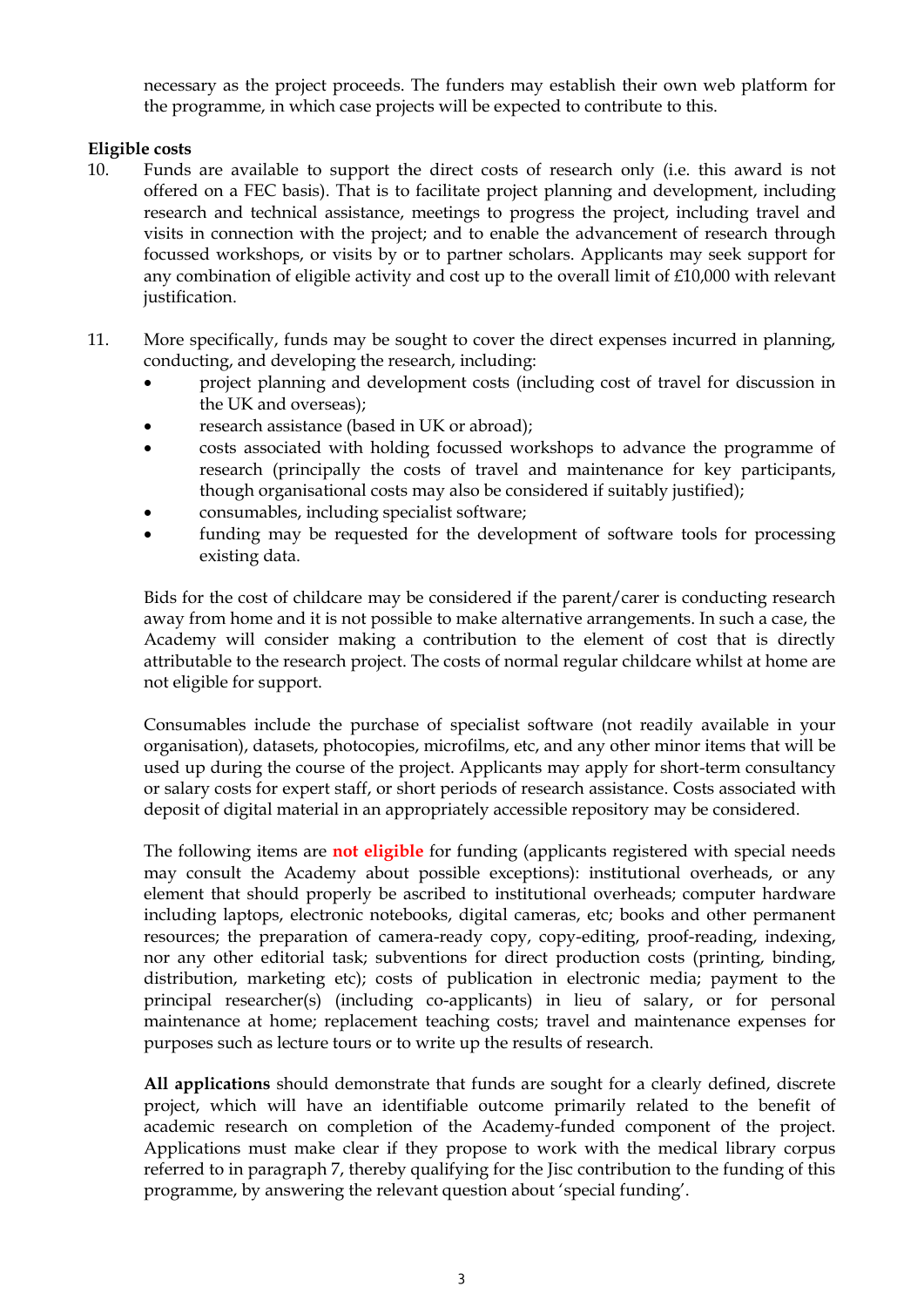#### **Eligibility**

- 12. Applicants must meet the following eligibility criteria.
	- Grants are available for established researchers, on a permanent contract (which may be part-time or full-time) or, if temporary, on a contract that will not end during the course of the grant, in any field of the humanities. **Postgraduate students are not eligible to apply**.
	- Applicants must be employed by a recognised UK university or research organisation. Collaborative projects are welcomed, but only one application per project will be accepted.
	- Awards will not be made retrospectively: this means that the work for which support is requested **must not** have commenced before the award is announced.
	- Please note the deadline for applications and the earliest start date for research to begin as follows:

| Opening<br>date | Closing date                  | Research to commence                                                  | Result notified by |
|-----------------|-------------------------------|-----------------------------------------------------------------------|--------------------|
| 18 April 2018   | 13 June 2018<br>(5pm UK time) | Not earlier than 1 September<br>2018<br>Not later than 1 January 2019 | Mid August 2018    |

#### **Level and duration of award**

13. Applicants may bid for up to £10,000, for a project taking place over a maximum period of 12 months. Applicants should not apply for expenditure that will take place over more than 12 months.

#### **Applications to multiple British Academy Schemes**

14. Please note that applications may be made to only one similar Academy grant scheme at the same time. (Specifically an application cannot be submitted at the same time to the BA/Leverhulme Small Research Grants scheme and this call for Digital Research in the Humanities programme). **An application cannot be accepted if there is a report outstanding on any previous research grant awarded by the Academy to the principal investigator or co-applicant(s) named in the current proposal. Failure to follow this guidance will result in your application being withdrawn from this round of competition. Duplicate applications for the same purpose to more than one Academy scheme will not be accepted.** 

#### **Nominated Referee**

15. Applicants are required to nominate one referee who is not involved in the project and ensure that the supporting statement from their chosen referee is submitted on the British Academy Flexi-Grant® Grant Management System (GMS) by the application submission deadline, which will be 5pm on 13 June 2018. Please note this deadline is final. **The reference must be submitted before the application can be approved.** Any application without a supporting reference will not be able to be submitted. **Your referee has to be drawn from outside your own employing institution and from outside the employing institution of your co-investigator(s), if any.** Before listing your referee on your application form you should seek permission from them that they are happy to provide this by the deadline. **It is essential that you enter the correct email address for your referee, otherwise your referee will not receive the automated messages delivered from the British Academy Flexi-Grant® GMS. We strongly advise that you complete your application as early as possible to allow your referee enough time to provide their reference in the system.** An application cannot be considered for an award unless the proposal and reference have been submitted on time. **Please note that references must be**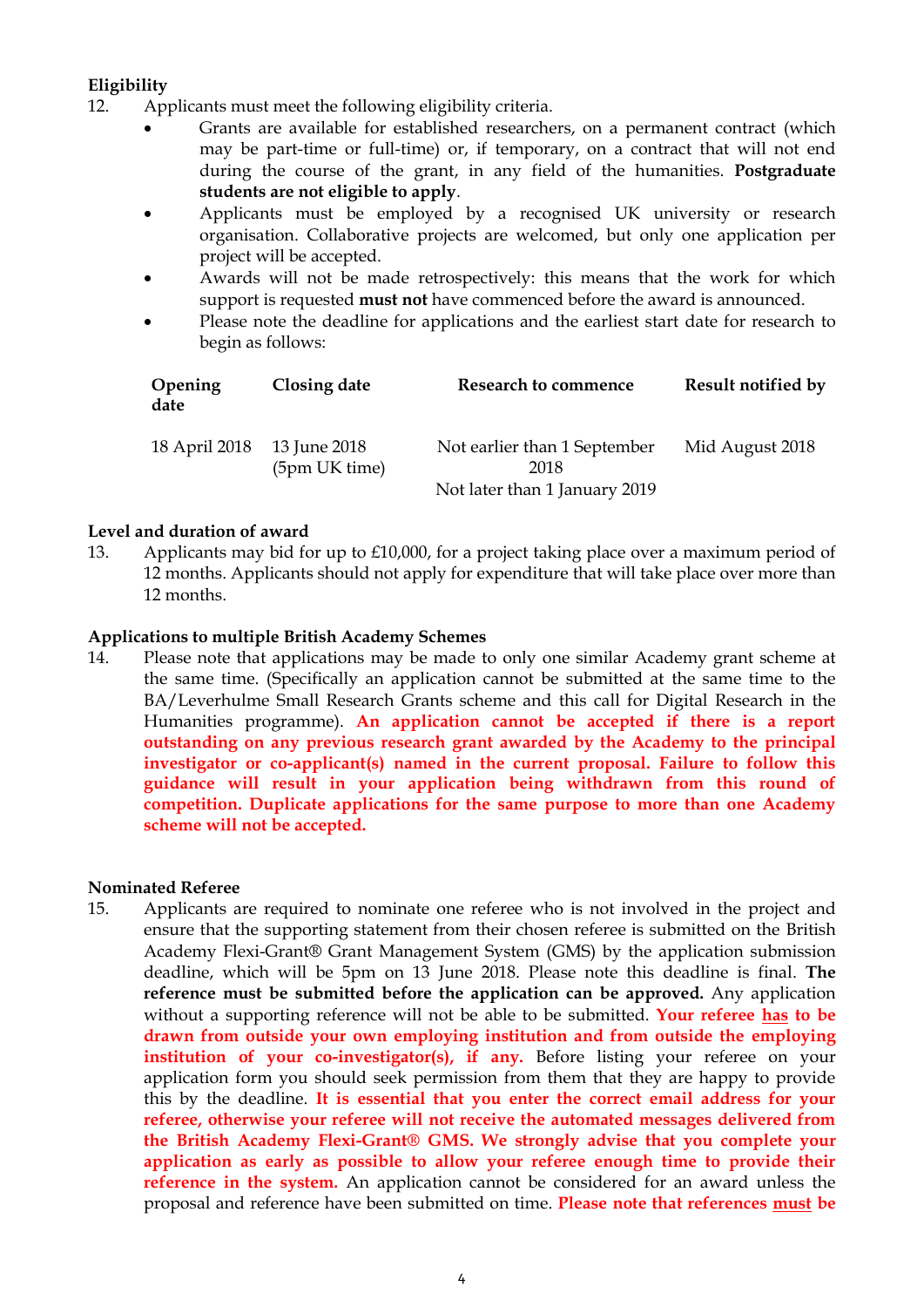**provided through the GMS, they cannot be provided as an email attachment nor sent by post in hard copy.** *Any references received after the deadline, or outside of the system, or by another academic at the same institution as you or a co-applicant(s) will not be accepted and your application will be withdrawn from this competition.* 

#### **Code of Practice**

16. The Academy has a Code of Practice for assessing research applications, setting out the principles of equity, integrity and confidentiality governing the treatment of all applications for research support. The Code of Practice also covers Data Protection, the Academy's ethics policy and the appeals procedure. The Code of Practice may be viewed on the Academy's website at <http://www.britac.ac.uk/node/4120/> **Feedback is not a feature of the Grants for Digital Research in the Humanities scheme** and the Academy is, regretfully, unable to enter into correspondence regarding the decisions of the awarding Committee, which are governed by the Code of Practice. **Please note** that by applying in this scheme, applicants undertake to accept the terms under which applications are assessed.

#### **Application Information**

17. Applications can only be submitted online using the British Academy Flexi-Grant® Grant Management System (GMS) via (https://britishacademy.flexigrant.com/). Further information about the GMS can be found here:<http://www.britac.ac.uk/flexi-grant> If you have not previously used the British Academy's Flexi-Grant® GMS and were not previously registered in the previous e-GAP system, please follow the registration process from the Flexi-Grant® homepage. Applications cannot be submitted on paper or in any other format*.*

Before completing the online form, all applicants should check that they comply with the eligibility requirements and ensure all necessary information is presented in the application. These requirements are strictly adhered to, and applications without all the necessary information, or evidence to show the assessment criteria are met, will be rejected.

Registered approving organisations will be available in the search bar. If your organisation is not listed and is not affiliated with any organisations already in the system, then please contact us at [grants@britac.ac.uk](mailto:grants@britac.ac.uk) to request the addition of the organisation.

Applicants should be aware that this application form will be considered by appropriate assessors who will be members of a specially appointed Panel chaired by the British Academy's Vice-President for Humanities. Recommendations for funding will be confirmed by the Research Awards Committee. The application will be treated as confidential at all times.

#### **When completing your application on the British Academy Flexi-Grant® GMS, it is recommended that you take particular note of the following points:**

• *Personal details:* When registered in the British Academy Flexi-Grant® GMS, a user has the option to add or update personal information such as contact details, log-in details (including email address and password), interests, research and employment details, at any time. This represents a personal record of your account in the system, and will help to populate the contact details in any application form you complete. It is useful if this information is kept up to date, but it is not essential to the progress of an application.

• *Automatic log-out:* **You are strongly advised to save your work regularly to prevent accidental**  loss of information. In particular, you should be aware that if the system does not detect any activity for 2 hours it will log out and save the application at that time. Please note that moving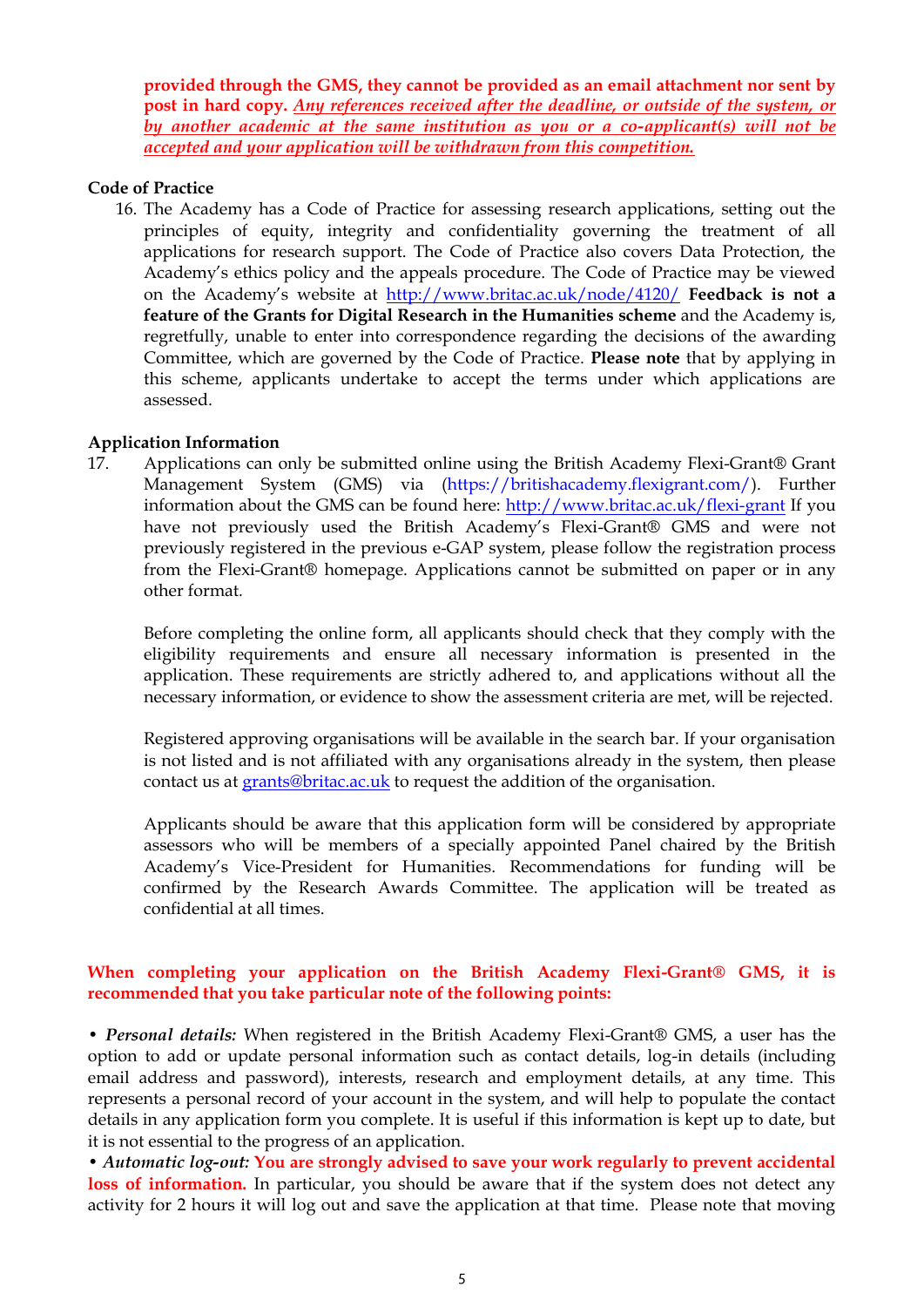between *pages* within an application form will save the page that you are exiting but completing a field on a page is not considered an activity. It is recommended that you write the text for longer sections/fields in a word processor such as Word and then copy and paste into the relevant text box to avoid being timed out in this way.

• *Multiple sessions:* You should not have multiple browser windows/tabs of your application open at the same time as this may cause information to be lost.

• *Word limits:* When completing boxes that have a restricted length (note that it refers to words) you should note that if you exceed the specified amount you will not be able to save when you press the save button. You should type the text for the longer-length boxes in a word processor. You will then be able to check the word count and paste it into the British Academy GMS. You will then still have a copy of the text to return to in the word processor. The word limit applies to text boxes.

• *Plain text:* If entering plain text, please avoid using symbols as some may not be accepted by the British Academy GMS. You should generate and view a PDF of your application to check that the application appears as you want it to by clicking on print application.

• *Uploading PDF documents:* **Please note the only item you may upload is a copy of sample questionnaire, if you are using one.** When uploading PDF documents, please add your name and a heading at the top of every page to show what the document is. Please avoid uploading documents containing illustrations with fine details or colour as this can cause problems when creating a PDF of the application. Please note we will only print your applications in black and white. Each PDF cannot exceed 3 Mb in size.

• *Email addresses:* The British Academy GMS relies heavily on automatic email contact. It is essential that you ensure you enter accurate email addresses where requested as it may cause considerable delay in the submission/processing of your application if any of these are incorrect. You cannot make changes to email addresses after your application has been submitted for approval.

• *Submission:* You will not be able to submit your application until you have completed each section in full. You should submit your application for approval by a designated approver at your host organisation at least 5 working days before the closing date to allow for your host organisation's administrative procedures. **We strongly advise that you submit your application as early as possible to allow enough time for your nominated referee to provide their reference in the system and to allow your institution enough time to approve your application.** 

• *Application sharing:* All applications must be started by the applicant who is to be the Principal Investigator (PI) on the award. You can invite other contributors to join the application (e.g. Co-Applicant, Head of Department, Finance Office contact etc), but in order to do so your contributor will need to be registered in the British Academy's Flexi-Grant® system first. You will need to ensure you have their registered email address to invite them to participate in your application. You can let other British Academy GMS users view your draft application, in advance of submission, by providing their email address and entering the permissions you want them to have. They will be able to log in using their existing password and see your application and depending on permissions, amend your application.

• *Application deletion:* You can delete your application at any time although it is often a lot easier to just re-edit your existing application. We will be able to recover a deleted application for a period of 7 days after deletion. After this, it will be permanently removed from the system.

• *Application returned for editing* The approver can return your application to you for further editing see 'Submission of Application' below.

• *Guidance:* In the tables below you will find in the left-hand column each question as set out in the application sections and in the right-hand column useful guidance on its completion.

• *Further clarification:* If any of this advice is unclear, or you need further information, please do not hesitate to seek clarification from the British Academy's Research Awards Team (contact details at the end of these notes).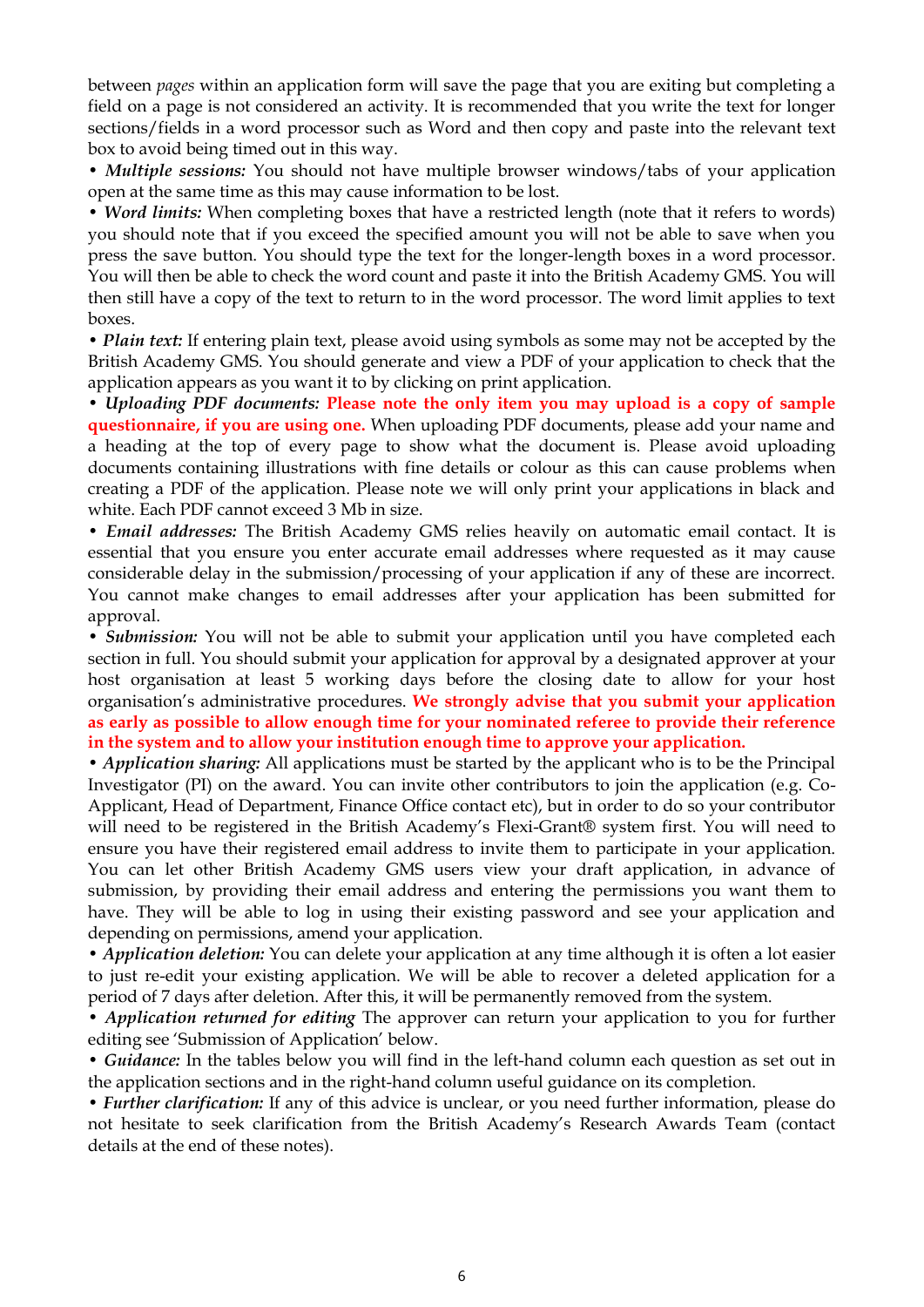**PLEASE NOTE THAT IT IS ESSENTIAL THAT YOU CREATE A PDF OF YOUR COMPLETED APPLICATION (by clicking 'Print Application'), AND CHECK IT THOROUGHLY, INCLUDING EMAIL ADDRESSES AND UPLOADED PDF FILES, BEFORE SUBMITTING IT FOR APPROVAL BY YOUR HOST ORGANISATION. IT MAY NOT BE POSSIBLE TO RECTIFY MISTAKES IN TIME FOR THE DEADLINE.**

### **WORD LIMITS APPLY TO PLAIN TEXT ONLY. PAGE LIMITS APPLY TO PDFs ONLY**

#### **All FIELDS MARKED WITH AN ASTERISK\* ARE MANDATORY**

**YOU SHOULD NOT HAVE MULTIPLE BROWSER WINDOWS/TABS OF YOUR APPLICATION OPEN AT THE SAME TIME AS THIS MAY CAUSE INFORMATION TO BE LOST. ONLY ONE USER SHOULD EDIT AN APPLICATION AT A TIME, OTHERWISE CHANGES MIGHT BE LOST.**

**Completing the application form:** The application can be completed by using the navigation tabs on the application summary page, with each page categorised as follows:

Page 1: Eligibility criteria Page 2: Lead Applicant details Page 3: Lead Applicant Career Summary Page 4: Co-Applicant details Page 5: Second Co-Applicant details/Career Summary Page 6: Research Proposal Page 7: Financial Details Page 8: Equal Opportunities Page 9: Nominated Referee

A full list of question fields to be completed as part of the application can be found in the following table. Each box in the table represents a page of the application form: the left-hand column contains the questions within each of these pages as set out in the form; the right-hand column contains useful guidance on its completion. A red asterisk (\*) indicates which questions are mandatory and therefore must be complete before the application can be submitted. **Please read the guidance notes carefully before completing the form.**

#### **SUMMARY**

| <b>Summary table</b> | When your application form is complete, all sections on this summary table will<br>be marked as 'Complete'. The 'Complete' status will only appear when all the<br>mandatory fields in that section have been completed. All mandatory fields are<br>marked with an asterisk '*'. Only then will a 'Submit' button appear for you to<br>be able to submit your application. |
|----------------------|-----------------------------------------------------------------------------------------------------------------------------------------------------------------------------------------------------------------------------------------------------------------------------------------------------------------------------------------------------------------------------|
|----------------------|-----------------------------------------------------------------------------------------------------------------------------------------------------------------------------------------------------------------------------------------------------------------------------------------------------------------------------------------------------------------------------|

### **PAGE 1: ELIGIBILITY CRITERIA**

| <b>Primary and</b><br><b>Secondary Subjects</b> | These grants will be awarded to researchers intending to work in any aspect of      |
|-------------------------------------------------|-------------------------------------------------------------------------------------|
|                                                 | research relevant to digital research resources in the humanities including:        |
|                                                 | History, including History of Science and Medicine<br>$\bullet$                     |
|                                                 | History of Art and Cultural History<br>$\bullet$                                    |
|                                                 | Philology and Linguistics<br>$\bullet$                                              |
|                                                 | Film, dance or music studies (within a historical or critical context)<br>$\bullet$ |
|                                                 | Literary texts and/or documents in any Humanities subject area.<br>$\bullet$        |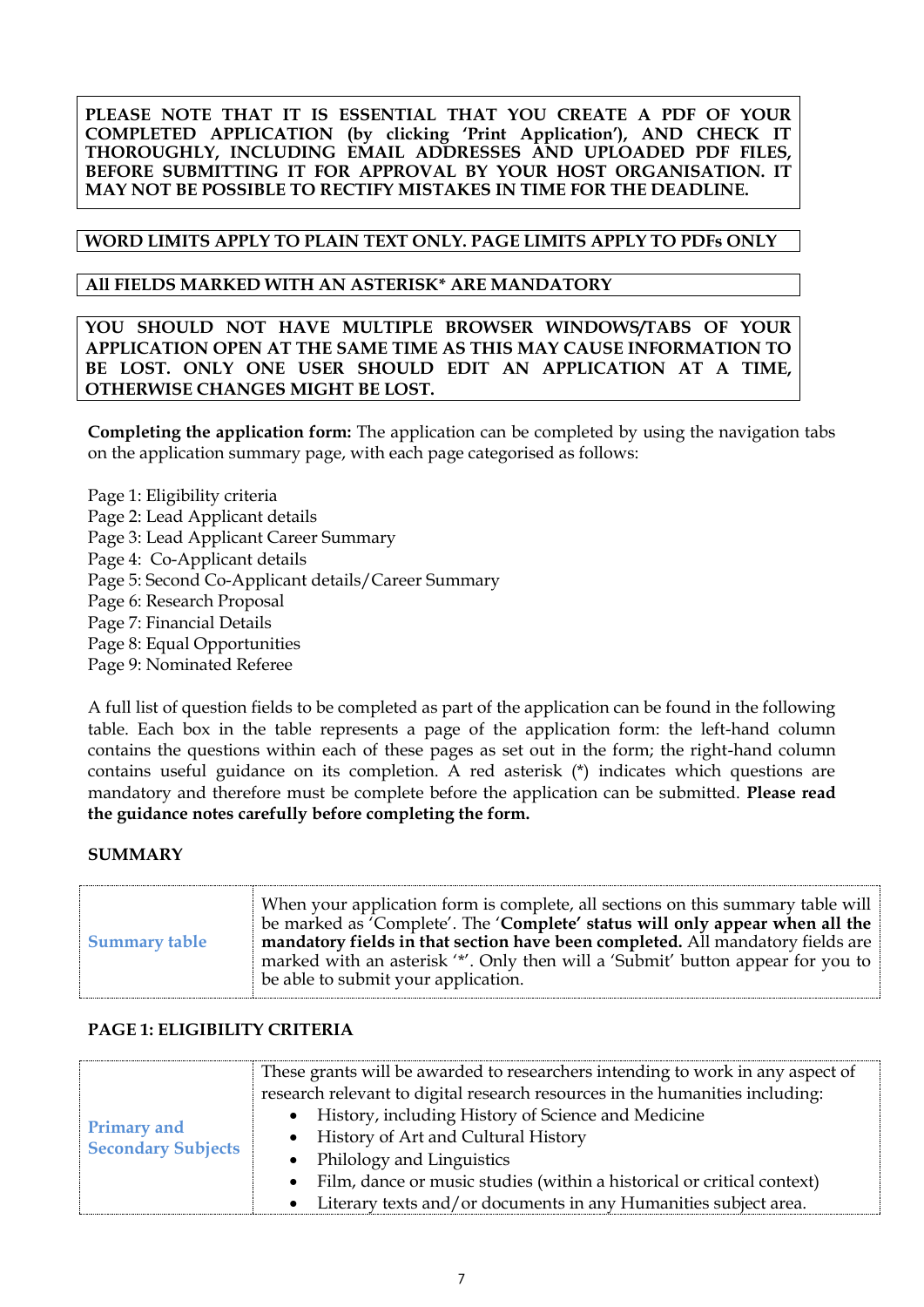|                                                                                                                                                                                                                                                                       | You will need to select the relevant subject areas and fields from those in the<br>drop-down list.                                                                                                                                                                                                                                                                                                                                                                                                                                                                                                                                                                                                                                                                                                                                                                                                                                                                                                                                                                                                                                                                                                                                                                                                                                                                                                                                                                                           |
|-----------------------------------------------------------------------------------------------------------------------------------------------------------------------------------------------------------------------------------------------------------------------|----------------------------------------------------------------------------------------------------------------------------------------------------------------------------------------------------------------------------------------------------------------------------------------------------------------------------------------------------------------------------------------------------------------------------------------------------------------------------------------------------------------------------------------------------------------------------------------------------------------------------------------------------------------------------------------------------------------------------------------------------------------------------------------------------------------------------------------------------------------------------------------------------------------------------------------------------------------------------------------------------------------------------------------------------------------------------------------------------------------------------------------------------------------------------------------------------------------------------------------------------------------------------------------------------------------------------------------------------------------------------------------------------------------------------------------------------------------------------------------------|
| <b>Time Period,</b><br>Audiences,<br><b>Regional Interests</b>                                                                                                                                                                                                        | These fields provide the opportunity to give further indications of the relevance<br>of your subject area. They are optional fields.                                                                                                                                                                                                                                                                                                                                                                                                                                                                                                                                                                                                                                                                                                                                                                                                                                                                                                                                                                                                                                                                                                                                                                                                                                                                                                                                                         |
| <b>Employing</b><br>Organisation<br>Please be aware<br>that it is your<br>responsibility to<br>ensure that you<br>complete your<br>application in time<br>for your employing<br>institution to<br>process it and<br>provide their<br>approval by the<br>closing date. | Please select your current employing organisation. The majority of appropriate<br>establishments are registered in the system. If your employing organisation is<br>not there, however, please contact the institution's research support services,<br>or equivalent, and ask them to provide the Research Awards Department with<br>contact details of an appropriate person in the organisation to act as an<br>approver on its behalf.<br>All applications must be approved by the employing organisation authorities<br>e.g. research grants office, finance department, etc. The approving department<br>will receive email notification once you have completed your application and<br>submitted it. They will be asked to provide approval and then submit the<br>application to the British Academy. It is strongly recommended that the<br>applicant maintains an open dialogue with the approving department at your<br>employing institution as the British Academy cannot be held responsible for<br>emails being caught in spam filters or not being received.<br>Please note that independent scholars are not eligible to apply to this call.<br>It is recommended that you allow at least five working days for this process.<br>Once they have checked your application they will contact you if any changes<br>are required, please note if changes need to be made these will have to be                                                                                 |
| <b>Co-Applicants</b>                                                                                                                                                                                                                                                  | done before the deadline as they cannot be done afterwards.<br>Please note that all applications must have one lead applicant, although<br>applications on behalf of more than one person are welcome. Please note that all<br>correspondence is sent via the system only to the individual in whose name the<br>application is submitted on the British Academy GMS. The applicant is<br>responsible for notifying any other parties. If there is more than one applicant,<br>or the research involves other partners, please complete this section, and the<br>relevant sections of the co-applicant personal details and co-applicant career<br>summary.<br>A 'co-applicant' is a joint director of the project with equal responsibility for the<br>academic management of the project.<br>For the Digital Research in the Humanities scheme up to a maximum of two co-<br>applicants can be named.<br>Postgraduate students are not eligible to apply for grant support from the<br>Academy, and applicants (and co-applicants) are asked to confirm in the<br>personal details section(s) that they are not currently working towards a PhD,<br>nor awaiting the outcome of a viva voce examination, nor awaiting the<br>acceptance of any corrections required by the examiners.<br>Other participants in a project, whose involvement does not equate to being a<br>'co-applicant' should be named in the relevant section (other participants) in the<br>Research Proposal section. |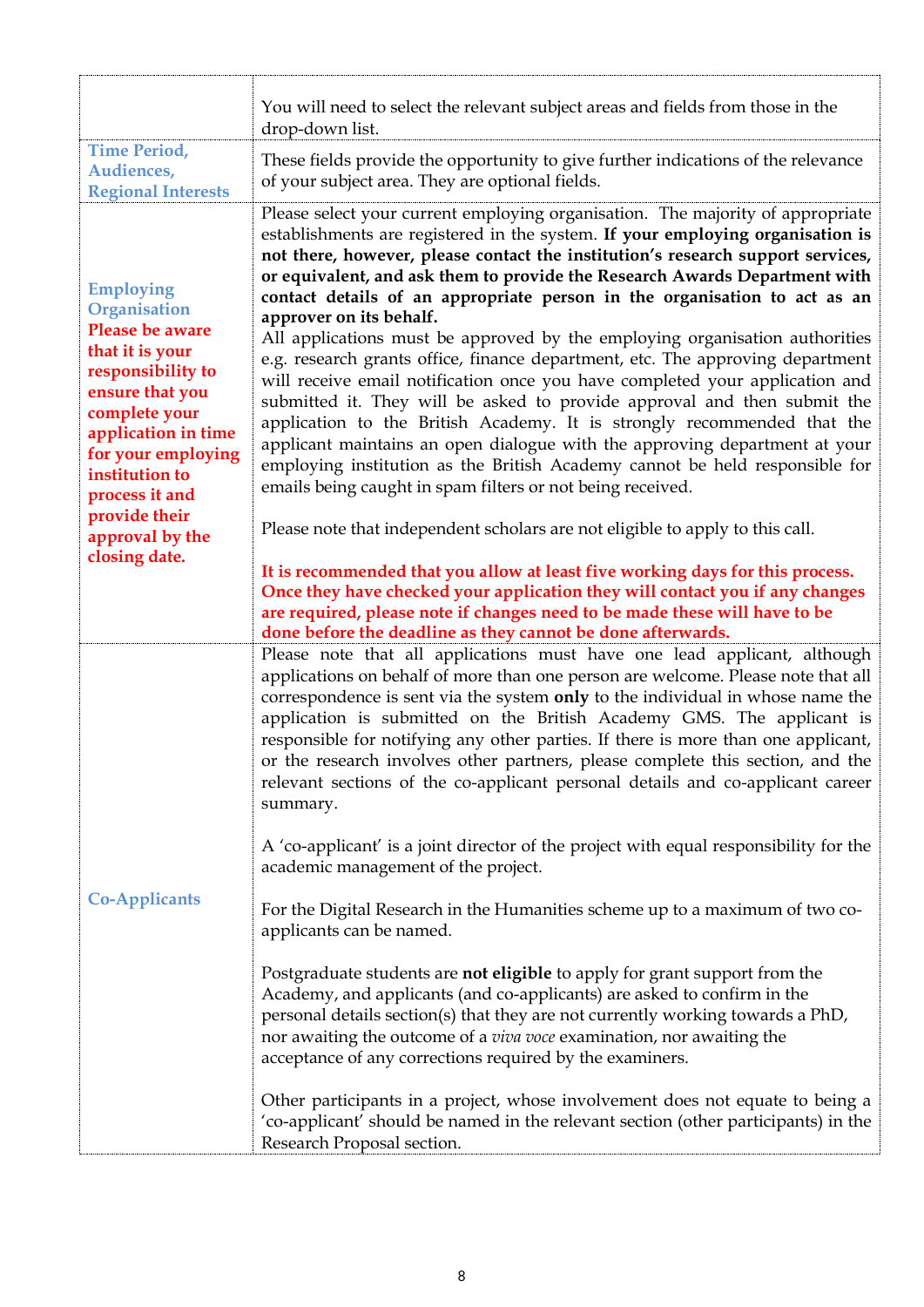## **PAGE 2: LEAD APPLICANT PERSONAL DETAILS**

|                                                 | Please take care to review and complete your personal details accurately. Errors in<br>this section can cause difficulties in the processing of your application.                          |
|-------------------------------------------------|--------------------------------------------------------------------------------------------------------------------------------------------------------------------------------------------|
| <b>Lead Applicant</b><br><b>Contact Details</b> | You can update your personal details by checking 'my account' and selecting the<br>link to 'my contact details' and 'my organisation' and ensuring the relevant details<br>are up to date. |

## **PAGE 3: LEAD APPLICANT CAREER SUMMARY**

| <b>Statement of</b><br>qualifications and<br>career                                                  | Please give details of up to 4 qualifications in reverse chronological order.                                                                                                                                                                                                                                                                                                                                                                                                                                                                                                                                                                                                                      |
|------------------------------------------------------------------------------------------------------|----------------------------------------------------------------------------------------------------------------------------------------------------------------------------------------------------------------------------------------------------------------------------------------------------------------------------------------------------------------------------------------------------------------------------------------------------------------------------------------------------------------------------------------------------------------------------------------------------------------------------------------------------------------------------------------------------|
| <b>Present</b><br>Appointment,<br><b>Employing</b><br><b>Institution</b><br>and<br><b>Department</b> | Please give details of your current appointment.                                                                                                                                                                                                                                                                                                                                                                                                                                                                                                                                                                                                                                                   |
| <b>PhD</b> confirmation                                                                              | Applicants working towards a PhD or awaiting the outcome of their<br>viva/submission of corrections are not eligible to apply. Please therefore confirm<br>that you have a PhD by answering yes. If you are an established scholar with<br>relevant equivalent experience, but no doctorate, please select 'no' and indicate in<br>the 'personal statement' field why you should be eligible for consideration.                                                                                                                                                                                                                                                                                    |
| <b>Personal</b><br>statement                                                                         | This field is optional, but may be used, for example, in providing information<br>regarding interruptions to an academic career. The limit on this field is 150 words                                                                                                                                                                                                                                                                                                                                                                                                                                                                                                                              |
| Publications,<br><b>Unpublished</b><br><b>Research</b>                                               | Please list up to 6 relevant publications to date in reverse chronological order<br>under publications; and any unpublished studies previously funded by any<br>agency, including but not restricted to the British Academy. Please give details of<br>planned publication dates, or explain why the research has not yet been published.<br>Assessors may take backlogs of publication into account.                                                                                                                                                                                                                                                                                              |
| <b>Previous</b><br>support<br><b>Dates</b>                                                           | An application will not be eligible for consideration if there is a report outstanding<br>on any previous research grant awarded by the Academy to the applicant or any<br>co-applicant. Failure to follow this guidance will result in your application being<br>withdrawn from this round of competition.<br>Please give details of any research applications submitted to the British Academy<br>within the last five years. In the case of a further application for continuing research<br>which has received previous Academy support, please note that a full report and<br>statement of expenditure for the previous grant must be submitted, before further<br>funding can be considered. |
| Where did you<br>hear of this<br>scheme?                                                             | This field is optional. It helps the British Academy to target appropriate resources<br>towards the promotion of the scheme to know where an applicant hears about it.<br>As appropriate please state BA website; BA literature; PhD supervisor; University<br>Research Office; Twitter, Other Colleague etc.                                                                                                                                                                                                                                                                                                                                                                                      |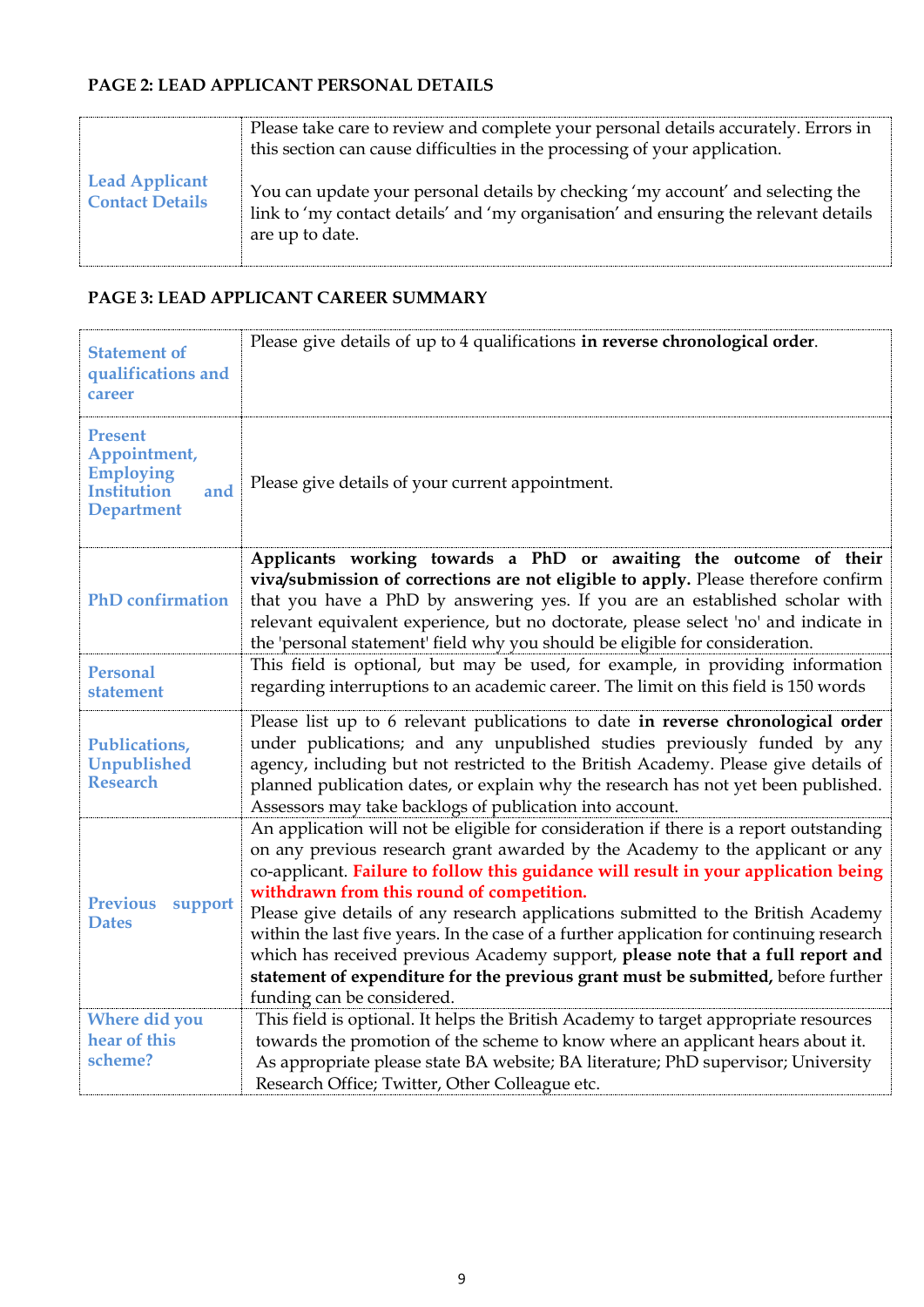# **PAGES 4 & 5: [CO-APPLICANT PERSONAL DETAILS/](https://e-gap.royalsociety.org/EgapApplications/MakeApplication.aspx#tab4)CAREER SUMMARY**

|                                        | In this scheme up to a maximum of two co-applicants can be named.                                                                                                                                                                                                                                                                                                                                                                                                                                           |
|----------------------------------------|-------------------------------------------------------------------------------------------------------------------------------------------------------------------------------------------------------------------------------------------------------------------------------------------------------------------------------------------------------------------------------------------------------------------------------------------------------------------------------------------------------------|
| <b>Specify Co-</b><br><b>Applicant</b> | Your co-applicant(s) will need to register themselves on the British Academy<br>GMS before they are able to complete this section.<br>If applicable, please enter all the details of your co-applicant(s) by clicking<br>'Contributors' tab on the Application's 'Summary' page. Please click on the 'Invite'<br>button, enter the co-applicant's email address and then click 'Send Invitation'. If<br>necessary, it is possible to enter additional co-applicants by repeating the<br>instructions above. |
|                                        | Once you have clicked on the 'Send Invitation' button, your co-applicant will be<br>able to view your application and, depending on permissions, amend and submit<br>your application.                                                                                                                                                                                                                                                                                                                      |

## **PAGE 6: RESEARCH PROPOSAL**

| <b>Subject Area</b>                         | Please select the Subject Area from the drop-down menu that is most relevant to<br>this proposal                                                                                                                                                                                                                                                                                                                                                                                                                                                                                                                                                                                                                                                                      |
|---------------------------------------------|-----------------------------------------------------------------------------------------------------------------------------------------------------------------------------------------------------------------------------------------------------------------------------------------------------------------------------------------------------------------------------------------------------------------------------------------------------------------------------------------------------------------------------------------------------------------------------------------------------------------------------------------------------------------------------------------------------------------------------------------------------------------------|
| Subject                                     | These grants will be awarded to researchers intending to work in any aspect of<br>research relevant to digital research resources in the humanities, including:<br>History, including History of Science and Medicine<br>History of Art and Cultural History<br>Philology and Linguistics<br>Film, dance or music studies (within a historical or critical context)<br>Literary texts and/or documents in any Humanities subject area.<br>Three of the grants are available through Jisc funding and are earmarked<br>specifically to support research that makes use of the digitised UK Medical<br>Heritage Library (UKMHL) corpus, which includes over 65k digitised 19th century<br>history of medicine texts openly available on Jisc's Historical Texts at      |
|                                             | http://historicaltexts.jisc.ac.uk Please indicate if you are proposing to use this<br>dataset in your research in the Proposed programme and plan of action fields.                                                                                                                                                                                                                                                                                                                                                                                                                                                                                                                                                                                                   |
| <b>Title of Research</b><br><b>Proposal</b> | In this field, please avoid using any unnecessary quotation or other punctuation<br>marks (e.g. do not use quotation marks round the full title simply to indicate it is a<br>title). Consider the presentation by checking the 'print application' option to<br>ensure that the title appears as you wish it to.                                                                                                                                                                                                                                                                                                                                                                                                                                                     |
| <b>Abstract</b>                             | Please provide a short abstract summarising your proposed research in terms<br>suitable for an informed general audience, not one specialised in your field. This is<br>a mandatory field and the limit is 150 words                                                                                                                                                                                                                                                                                                                                                                                                                                                                                                                                                  |
| Starting date/ end<br>date                  | To select a date in the future using the calendar feature, click on the month and<br>year in between the two arrows at the top of the box. To change the year keep<br>clicking on the box - a second click will produce a decade. Use the arrows to move<br>back or forward in time. To change the month, a second box will appear where<br>you can select the month you wish and then you can type the year you require in<br>the box provided. Click on the date and the calendar will take you to the month<br>and year you have selected where you can select the relevant date for display.<br>Please note that awards may be held over a period of up to 12 months from a<br>starting date not earlier than 1 September 2018 and not later than 1 January 2019. |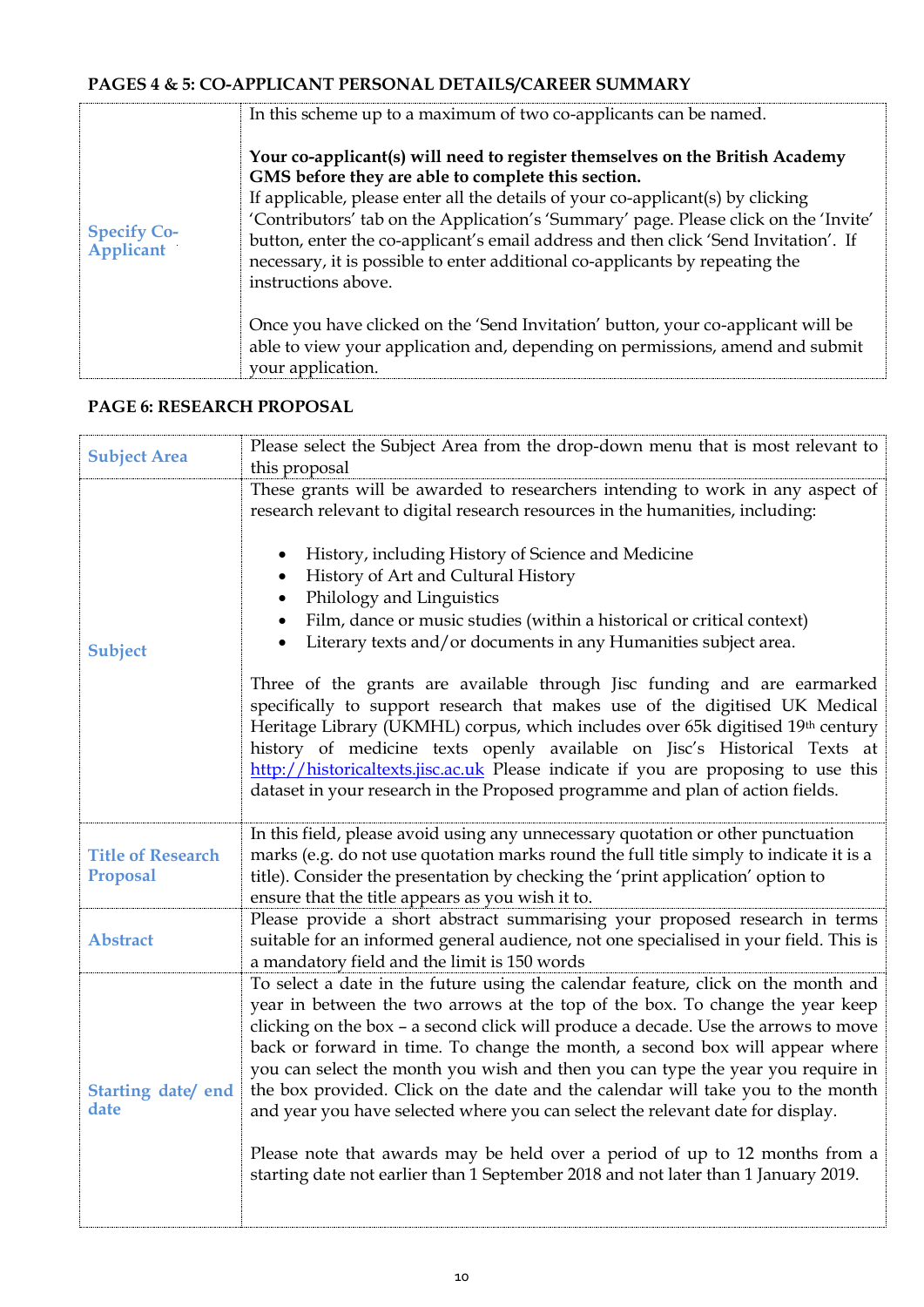| <b>Proposed</b><br>programme/plan<br>of action                         | This is not a call for the digitisation of material that is not currently available in<br>digital format. Rather, it is more explicitly aimed at highlighting outstanding<br>examples of where existing digital material can be used and re-used to<br>demonstrate the capacity to generate new knowledge. Successful applicants must<br>identify and address specific humanities research questions and will be expected<br>to state explicitly in this field the ways in which their use of digital resources will<br>make a significant difference not only to knowledge and understanding of the<br>material that is specifically the subject of the application, but also to wider<br>understanding of how other projects might follow the examples being set through<br>this programme.<br>The proposal must;<br>clearly specify the context, and research questions and objectives of the<br>proposed study,<br>show its relation to the existing state of research on the subject,<br>describe the methodology to be used, and<br>$\bullet$<br>set out a realistic research programme, describing the activities that will take<br>place, and explaining how they will contribute to the achievement of the research<br>objectives<br>Applicants should give an account of their research which is complete of itself, and<br>should not depend on material facts being provided by their referees, nor rely on<br>special prior knowledge on the part of assessors.<br>It is essential that applicants clearly state the reasons why funds are needed. For<br>example, it is not sufficient to state that the applicant will visit a particular archive:<br>adequate details must be provided of sources to be consulted, and the length of<br>visit must be clearly justified.<br>If a research assistant is to be employed, applicants should provide a brief job<br>description, clearly stating the nature of the work to be undertaken by the research<br>assistant, and the arrangements for ensuring adequate supervision. If the research<br>assistant has already been identified, details should be given under 'other<br>participants'. Otherwise, applicants should state the skills and qualifications<br>sought. Applicants should justify the period of employment (or number of hours)<br>for which funding is sought (e.g., has a pilot study or sample been conducted to<br>show how long it will take the assistant to achieve the task in question?). Please<br>note that PhD candidates employed as research assistants on projects funded by |
|------------------------------------------------------------------------|-----------------------------------------------------------------------------------------------------------------------------------------------------------------------------------------------------------------------------------------------------------------------------------------------------------------------------------------------------------------------------------------------------------------------------------------------------------------------------------------------------------------------------------------------------------------------------------------------------------------------------------------------------------------------------------------------------------------------------------------------------------------------------------------------------------------------------------------------------------------------------------------------------------------------------------------------------------------------------------------------------------------------------------------------------------------------------------------------------------------------------------------------------------------------------------------------------------------------------------------------------------------------------------------------------------------------------------------------------------------------------------------------------------------------------------------------------------------------------------------------------------------------------------------------------------------------------------------------------------------------------------------------------------------------------------------------------------------------------------------------------------------------------------------------------------------------------------------------------------------------------------------------------------------------------------------------------------------------------------------------------------------------------------------------------------------------------------------------------------------------------------------------------------------------------------------------------------------------------------------------------------------------------------------------------------------------------------------------------------------------------------------------------------------------------------------------------------------------------------------------------------------------------------------------------------------------------|
|                                                                        | the Academy should work for no more than 10 hours per week on projects outside<br>their own PhD research. British Academy research grants may not be used to fund<br>work by PhD candidates that is directly related to their PhD thesis.<br>The limit for the proposed programme field is 1500 words, and for the plan of<br>action is 800 words.                                                                                                                                                                                                                                                                                                                                                                                                                                                                                                                                                                                                                                                                                                                                                                                                                                                                                                                                                                                                                                                                                                                                                                                                                                                                                                                                                                                                                                                                                                                                                                                                                                                                                                                                                                                                                                                                                                                                                                                                                                                                                                                                                                                                                          |
| Planned research<br>outputs/plans for<br>publication/<br>dissemination | Under 'planned research outputs', please only state the type of output expected.<br>Please give more detail about potential publishers etc under plans for publication,<br>for which the limit is 500 words. In assessing value for money, the assessors may<br>take into account the intended outcome as compared with the amount of money<br>sought, although it is fully appreciated that some modes of research are more<br>expensive than others and proposals will not be discriminated against on grounds<br>of cost alone.                                                                                                                                                                                                                                                                                                                                                                                                                                                                                                                                                                                                                                                                                                                                                                                                                                                                                                                                                                                                                                                                                                                                                                                                                                                                                                                                                                                                                                                                                                                                                                                                                                                                                                                                                                                                                                                                                                                                                                                                                                          |
| <b>Digital</b><br><b>Resource/Deposit</b><br>of Datasets               | It is a condition of award that digital <b>outputs (e.g. further data, software tools)</b><br>created as a result of research funded by the Academy be deposited in an<br>appropriately accessible repository. Applicants should ensure that their work is<br>informed by the appropriate level of technical expertise.                                                                                                                                                                                                                                                                                                                                                                                                                                                                                                                                                                                                                                                                                                                                                                                                                                                                                                                                                                                                                                                                                                                                                                                                                                                                                                                                                                                                                                                                                                                                                                                                                                                                                                                                                                                                                                                                                                                                                                                                                                                                                                                                                                                                                                                     |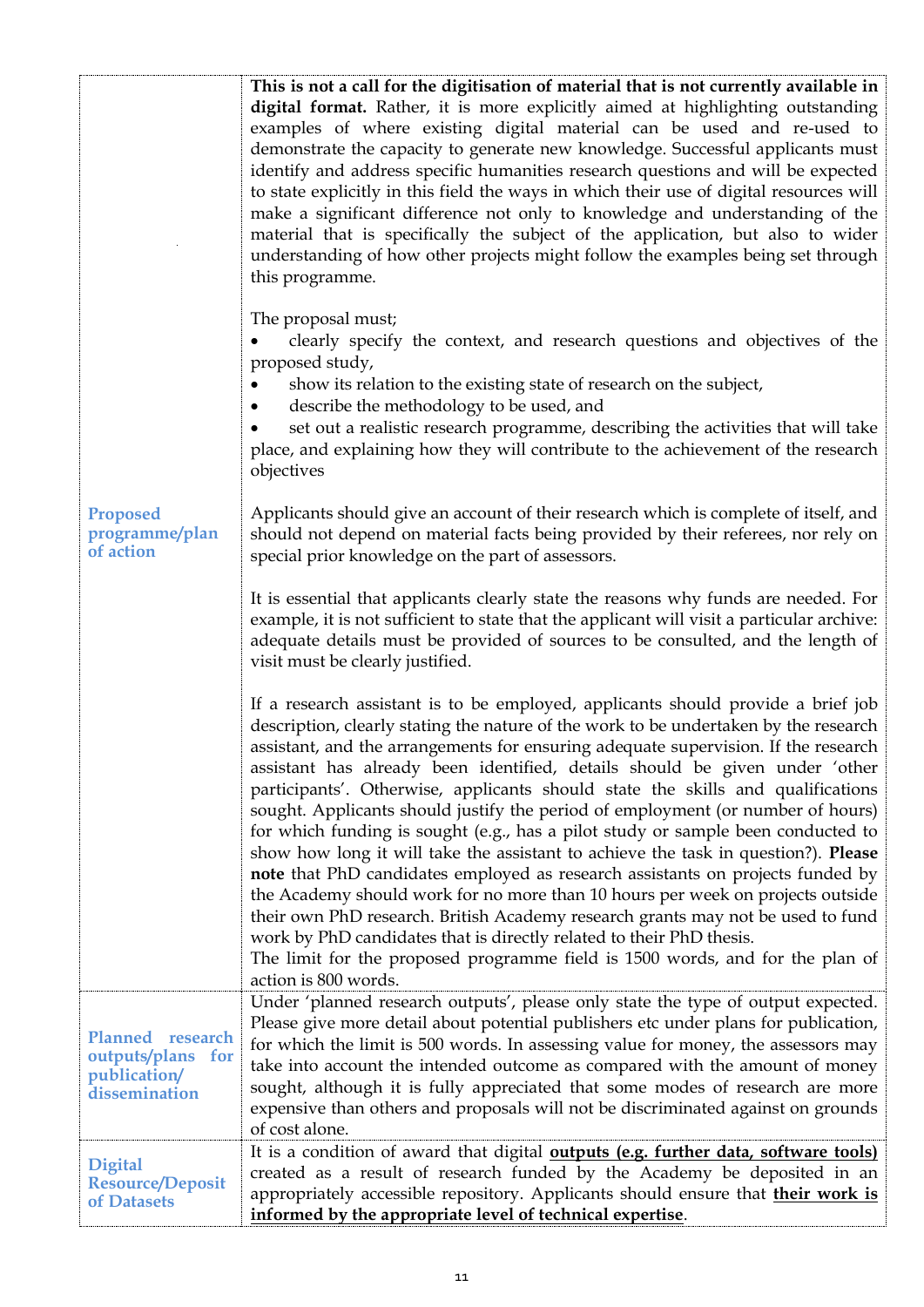| <b>Research</b><br><b>Leave</b><br><b>Granted/</b><br><b>Permission</b><br><b>Obtained</b>                          | If it is necessary for you to obtain research leave in order to undertake this research<br>project, has this already been granted?                                                                                                                                                                                                                                                                                                                                                                                                                                                                                                                                                                                                                                                                                                                                                                                                                                                                                                                                                                                                                                                                                                                                                                                                                                                                                                                          |
|---------------------------------------------------------------------------------------------------------------------|-------------------------------------------------------------------------------------------------------------------------------------------------------------------------------------------------------------------------------------------------------------------------------------------------------------------------------------------------------------------------------------------------------------------------------------------------------------------------------------------------------------------------------------------------------------------------------------------------------------------------------------------------------------------------------------------------------------------------------------------------------------------------------------------------------------------------------------------------------------------------------------------------------------------------------------------------------------------------------------------------------------------------------------------------------------------------------------------------------------------------------------------------------------------------------------------------------------------------------------------------------------------------------------------------------------------------------------------------------------------------------------------------------------------------------------------------------------|
| <b>Language</b><br>Competence                                                                                       | The Academy expects that applicants will have any language skills necessary to<br>conduct the research. If relevant, please state the level of language competence of<br>the applicant and other participants, or otherwise explain how the objectives of the<br>research will be met.                                                                                                                                                                                                                                                                                                                                                                                                                                                                                                                                                                                                                                                                                                                                                                                                                                                                                                                                                                                                                                                                                                                                                                      |
| <b>Other</b><br>participants/ Role<br><sub>of</sub><br>other<br>participants/<br>Added value<br>of<br>collaboration | Under 'Other participants' please give the names, appointments and institutional<br>affiliation of any other participants in the proposed research. If detail is not known<br>yet, please indicate numbers and status of people who might be involved. Please<br>describe the contribution to the project to be made by other participants, citing any<br>particular specialisms and expertise, under 'role of other participants'; and under<br>'Added value of collaboration', please provide any comments you wish to make on<br>the particular relevance, timeliness or other aspects of the collaboration, and the<br>benefits envisaged.                                                                                                                                                                                                                                                                                                                                                                                                                                                                                                                                                                                                                                                                                                                                                                                                              |
| <b>Ethical Issues</b>                                                                                               | This field is mandatory and must be addressed by all applicants.<br>Are there any special ethical issues arising from your proposal that are not covered<br>by the relevant professional Code of Practice? Have you obtained, or will you<br>obtain, ethical approval from your employing institution or other relevant<br>authority?<br>It is not expected that any special ethical issues will arise that are not already<br>covered by relevant professional Codes of Practice. The normal expectation,<br>therefore, will be that applicants should answer the pair of questions with the<br>answers no and no.<br>If there are any special issues arising, but they have already been cleared by<br>approval from a relevant authority, please answer yes and yes.<br>If any special issues arise and approval has not yet been obtained, please answer<br>yes and no, and provide more explanation.                                                                                                                                                                                                                                                                                                                                                                                                                                                                                                                                                   |
| <b>Source of Funding</b>                                                                                            | Please provide details of other support given or applied for in connection with the<br>current proposal.<br>Please indicate whether any other grant applications relating to this project have<br>been submitted, either to the British Academy or to any other funder. Applications<br>submitted to the Academy by separate applicants will not be accepted if it is<br>considered that both (or all, if more than two) applications relate to the same<br>project, whose components would not be viable as independent pieces of research.<br>The Academy has no objection to its grants being held in conjunction with awards<br>from other bodies, provided that there is no duplication of expenditure.<br>Applicants are requested to keep the Academy informed of the outcomes of any<br>other applications (by email to <b>grants@britac.ac.uk</b> ). Failure to do so may<br>jeopardise the application's prospects of success. In cases where simultaneous<br>applications to the Academy and to another funding agency covering the same<br>elements of a project are both successful, the applicant will be asked to choose<br>which award to accept. Only if there is no duplication and no unnecessary<br>inflation of a project will an applicant be permitted to retain both awards<br>(subsequent requests to alter the plan of research simply to allow the applicant to<br>retain both awards are unlikely to be considered favourably). |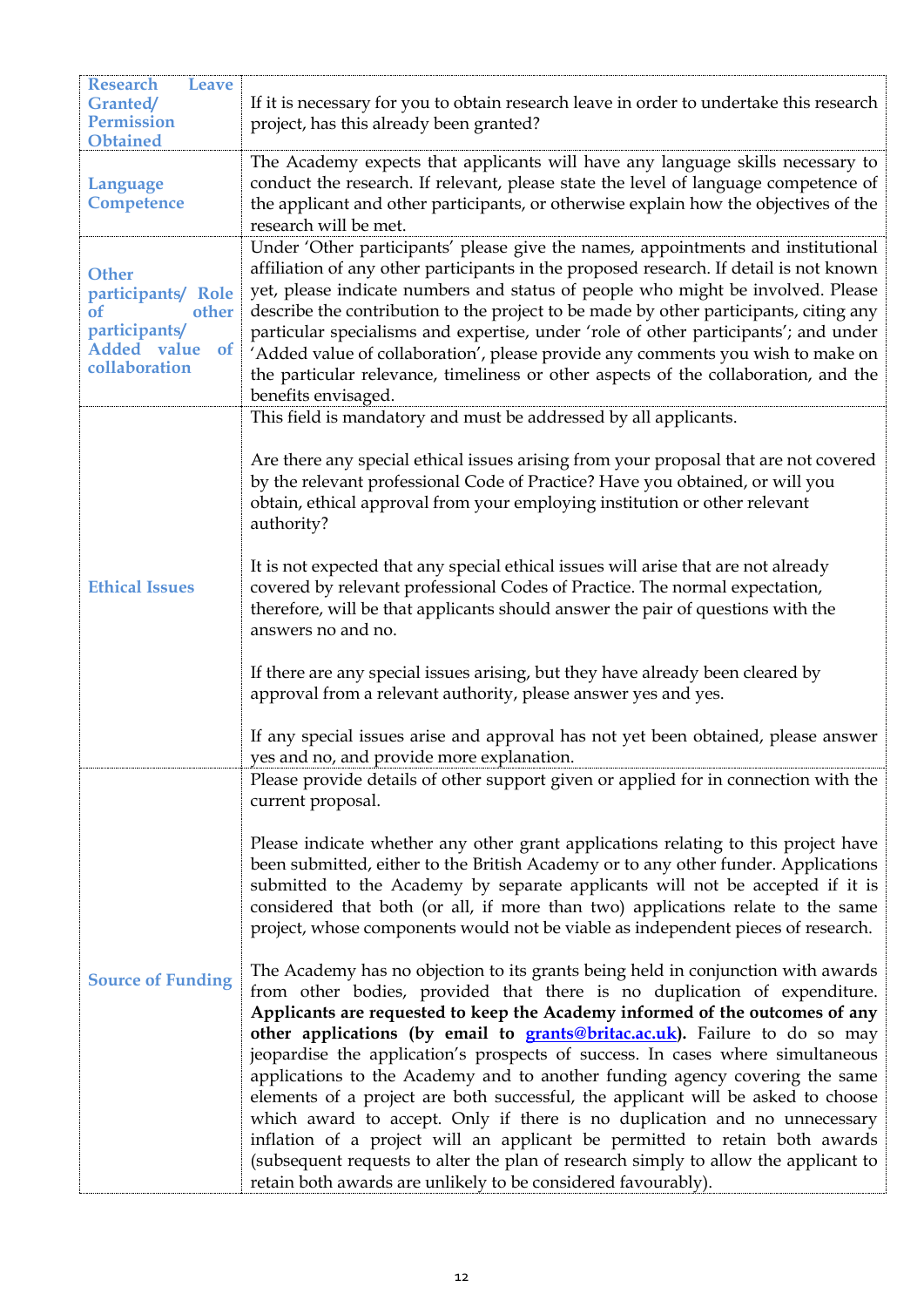### **PAGE 7: FINANCIAL DETAILS**

ŧ

|                                                                                                                                             | Funds are available to support the direct costs of research only (i.e. this award is<br>not offered on a FEC basis). That is to facilitate project planning and development,<br>including research and technical assistance, meetings to progress the project,<br>including travel and visits in connection with the project; and to enable the<br>advancement of research through focussed workshops, or visits by or to partner<br>scholars. Applicants may seek support for any combination of eligible activity and<br>cost up to the overall limit of £10,000 with relevant justification.<br>More specifically, funds may be sought to cover the direct expenses incurred in                                                                                                                                                                                                                                      |
|---------------------------------------------------------------------------------------------------------------------------------------------|-------------------------------------------------------------------------------------------------------------------------------------------------------------------------------------------------------------------------------------------------------------------------------------------------------------------------------------------------------------------------------------------------------------------------------------------------------------------------------------------------------------------------------------------------------------------------------------------------------------------------------------------------------------------------------------------------------------------------------------------------------------------------------------------------------------------------------------------------------------------------------------------------------------------------|
|                                                                                                                                             | planning, conducting, and developing the research, including:<br>project planning and development costs (including cost of travel for<br>discussion in the UK and overseas);<br>research assistance (based in UK or abroad);                                                                                                                                                                                                                                                                                                                                                                                                                                                                                                                                                                                                                                                                                            |
|                                                                                                                                             | costs associated with holding focussed workshops to advance the<br>٠<br>programme of research (principally the costs of travel and maintenance for<br>key participants, though organisational costs may also be considered if<br>suitably justified);                                                                                                                                                                                                                                                                                                                                                                                                                                                                                                                                                                                                                                                                   |
|                                                                                                                                             | consumables, including specialist software Funding may be requested for<br>the development of software tools for processing existing data.                                                                                                                                                                                                                                                                                                                                                                                                                                                                                                                                                                                                                                                                                                                                                                              |
| <b>Financial Details/</b><br><b>Justification</b><br><i>*Please refer to</i><br>pages 3-4 above<br>for a full list of<br>eligible costs. If | Bids for the cost of childcare may be considered if the parent/carer is conducting<br>research away from home and it is not possible to make alternative arrangements.<br>In such a case, the Academy will consider making a contribution to the element of<br>cost that is directly attributable to the research project. The costs of normal regular<br>childcare whilst at home are not eligible for support.                                                                                                                                                                                                                                                                                                                                                                                                                                                                                                        |
| you include<br>ineligible costs<br>your application<br>will be withdrawn<br>from this<br>competition.                                       | Consumables include the purchase of specialist software, datasets, photocopies,<br>microfilms, etc, and any other minor items that will be used up during the course of<br>the project. Applicants may apply for short-term consultancy or salary costs for<br>expert staff, or short periods of research assistance. Costs associated with deposit of<br>digital material in an appropriately accessible repository may be considered.                                                                                                                                                                                                                                                                                                                                                                                                                                                                                 |
|                                                                                                                                             | The following items are not eligible for funding (applicants registered with special<br>needs may consult the Academy about possible exceptions): institutional<br>overheads, or any element that should properly be ascribed to institutional<br>overheads; computer hardware including laptops, electronic notebooks, digital<br>cameras, etc; books and other permanent resources; the preparation of camera-<br>ready copy, copy-editing, proof-reading, indexing, nor any other editorial task;<br>subventions for direct production costs (printing, binding, distribution, marketing<br>etc); costs of publication in electronic media; payment to the principal researcher(s)<br>(including co-applicants) in lieu of salary, or for personal maintenance at home;<br>replacement teaching costs; travel and maintenance expenses for purposes such as<br>lecture tours or to write up the results of research. |
|                                                                                                                                             | All applications should demonstrate that funds are sought for a clearly defined,<br>discrete project, which will have an identifiable outcome primarily related to the<br>benefit of academic research on completion of the Academy-funded component of<br>the project. Applications must make clear if they propose to work with the medical<br>library corpus referred to in paragraph 7, thereby qualifying for the Jisc<br>contribution to the funding of this programme, by answering the relevant question<br>about 'special funding'.                                                                                                                                                                                                                                                                                                                                                                            |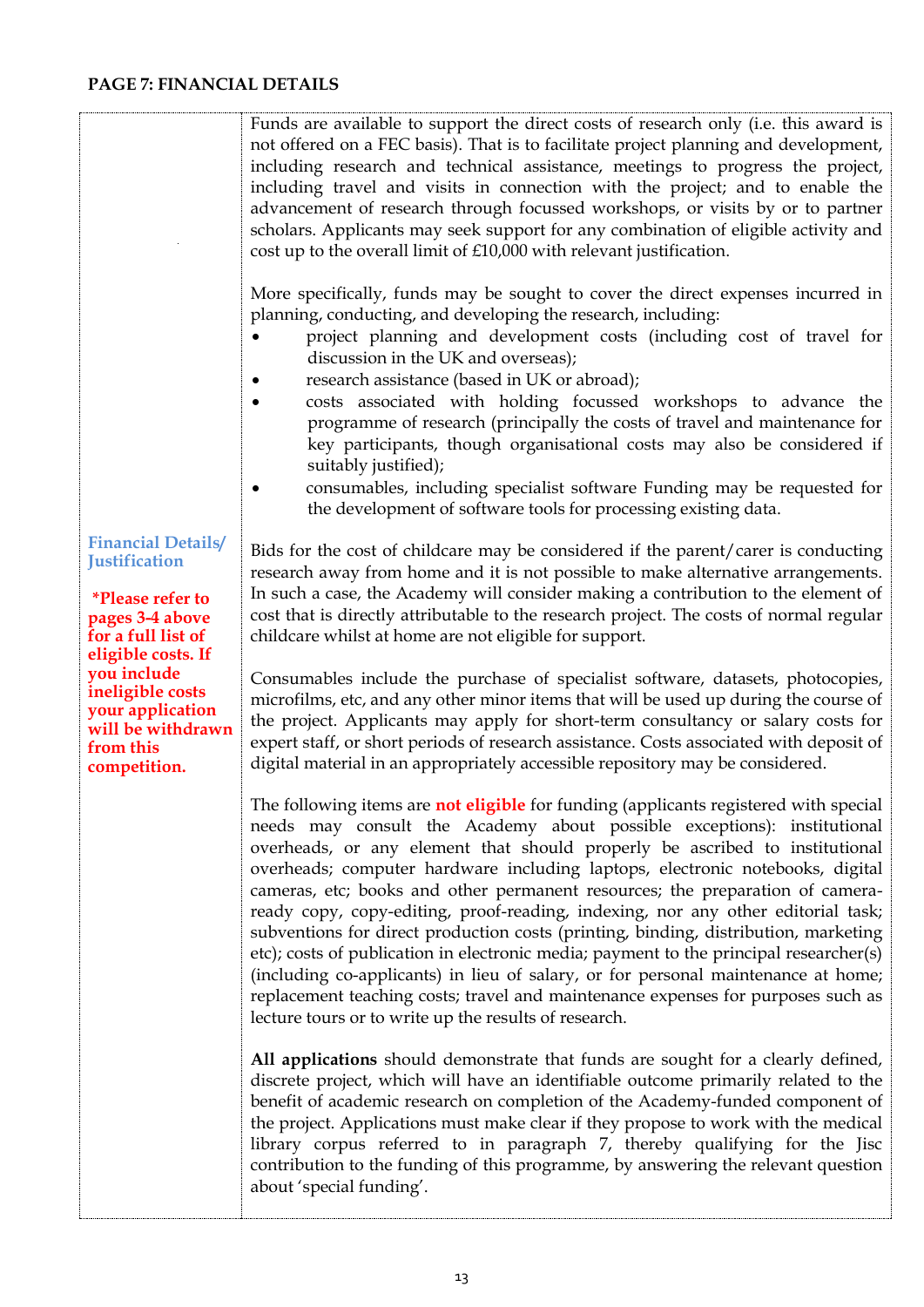|                      | Please provide details of funding in the relevant fields.<br>Applicants should prepare accurate costings for the proposed research expenses<br>and should be particularly careful not to overestimate the resources required.<br>Applicants are advised that competition for funds may be fierce, and proposals on<br>the margin for award may have a greater chance of success if they are modestly<br>costed.                                                                                                                                                                                  |
|----------------------|--------------------------------------------------------------------------------------------------------------------------------------------------------------------------------------------------------------------------------------------------------------------------------------------------------------------------------------------------------------------------------------------------------------------------------------------------------------------------------------------------------------------------------------------------------------------------------------------------|
|                      | Costs should be clearly itemised and justified in terms of the research programme.<br>If the Academy is being asked to support only a proportion of the total costs, please<br>explain this clearly under proposed programme on the proposal tab.                                                                                                                                                                                                                                                                                                                                                |
|                      | It is advised that travel costs should be clearly justified; that the length of time for<br>which subsistence is sought should be justified in the application; that per diem rates<br>should be explained; that hourly or monthly rates of research assistants should be<br>specified; and that the period of employment needed for a research assistant should<br>be fully justified. If a claim for child care is included, please supply sufficient<br>justification for the case to be assessed.                                                                                            |
|                      | Per diem rates: The Academy will normally offer no more than £2,000 per month for<br>subsistence away from home, or a maximum daily rate of £100 for shorter visits, to<br>include food, accommodation and local daily travel. If you are going to be<br>requesting more than this, we ask that you make your case and explain the reasons<br>for this. Applicants are asked to quote realistic daily rates, bearing in mind that the<br>Academy reserves the right to reduce the amount requested if it is thought<br>excessive. In all cases the Academy is looking to ensure value for money. |
|                      | Please note that no payments can be made to the principal investigator or co-<br>investigator(s) either for their own salary costs or for replacement teaching.                                                                                                                                                                                                                                                                                                                                                                                                                                  |
|                      | Please note that grants are cash-limited, and there is no scope for supplementation<br>of an award. Projects should be fully costed from the outset.<br>Please do not use ' $f'$ signs in the amount boxes.                                                                                                                                                                                                                                                                                                                                                                                      |
| <b>Special Funds</b> | In this round of competition for the Grants for Digital Research in the Humanities<br>programme three of the available grants are funded by Jisc and earmarked<br>specifically to support research that makes use of the digitised UK medical heritage<br>library corpus which includes over 65,000 digitised 19th century history of medicine<br>texts. Researchers are free to propose to conduct any type of research (for example,<br>linguistic, historical, image-based) that uses this corpus or cross-analysing this<br>corpus with any other datasets to which they may have access.    |
|                      | If application is being made for the Jisc-funded element of the programme, please<br>ensure that you explain clearly in the Proposed programme and plan of action<br>fields which datasets you are proposing to use.                                                                                                                                                                                                                                                                                                                                                                             |
|                      | Please note that all applications are considered entirely on their merits, and it is not<br>guaranteed that awards will be made simply because of the suitability of the<br>subject area.                                                                                                                                                                                                                                                                                                                                                                                                        |

# **PAGE 8: EQUAL OPPORTUNITIES**

| Equal         | This section is optional; however, the Academy would greatly appreciate it if you |
|---------------|-----------------------------------------------------------------------------------|
| opportunities | $\alpha$ can complete the details to assist us in our diversity monitoring.       |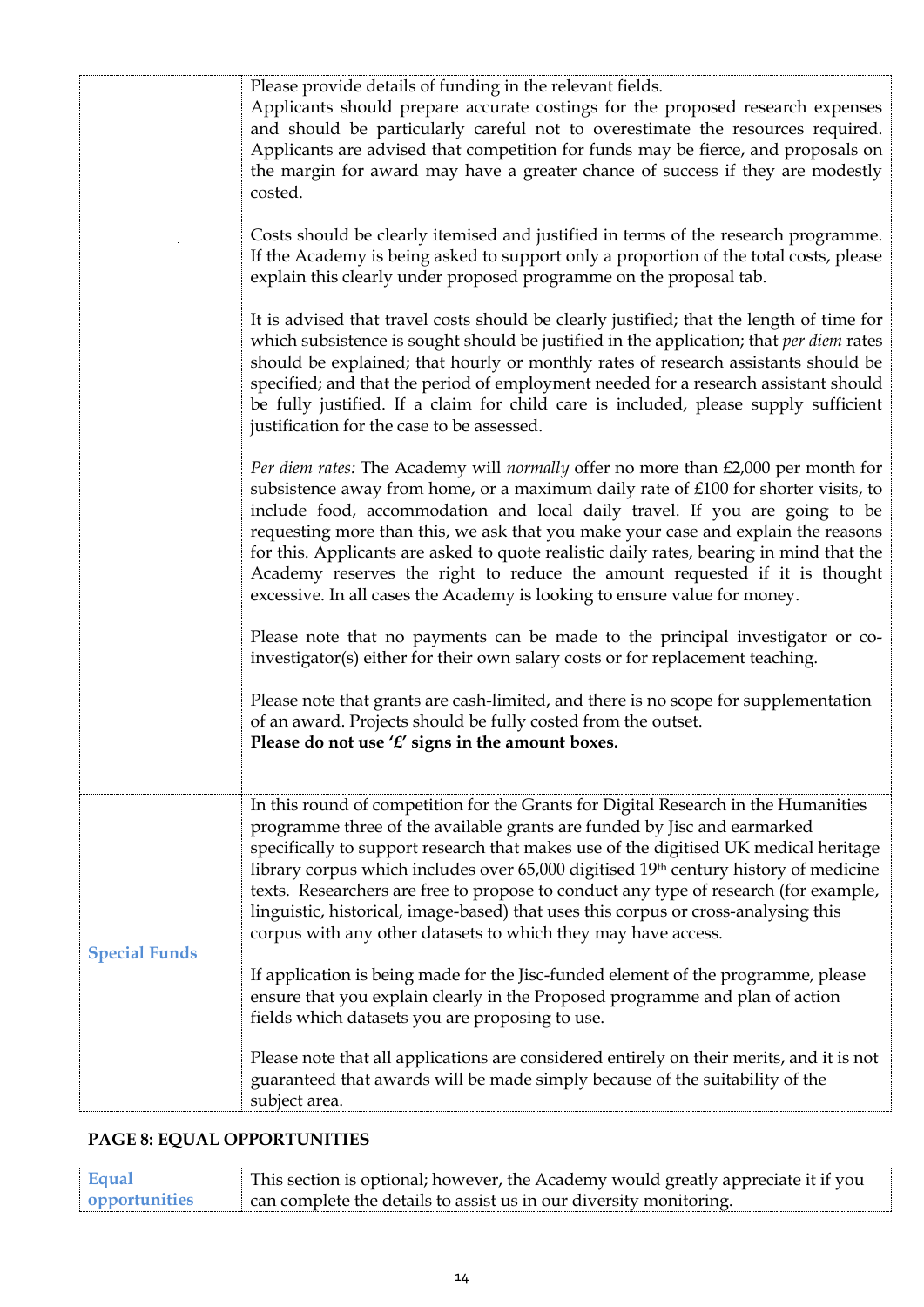|               | The British Academy is committed to its policy of Equal Opportunity in the<br>provision of its grants and awards. Please help us to monitor the effectiveness of<br>this policy by providing information concerning your age, gender, ethnic origin<br>and disabilities (if any).                                                                                                                                                                                                                                                                                                              |
|---------------|------------------------------------------------------------------------------------------------------------------------------------------------------------------------------------------------------------------------------------------------------------------------------------------------------------------------------------------------------------------------------------------------------------------------------------------------------------------------------------------------------------------------------------------------------------------------------------------------|
|               | This information will be kept separately from the rest of your application and<br>will not be seen by those involved in making decisions in the selection process,<br>including referees etc.                                                                                                                                                                                                                                                                                                                                                                                                  |
| Date of birth | To select a date in the past using the calendar feature, click on the month and year<br>in between the two arrows at the top of the box. To change the year keep clicking<br>on the box – a second click will produce a decade. Use the arrows to move back or<br>forward in time. To change the month, a second box will appear where you can<br>select the month you wish and then you can type the year you require in the box<br>provided. Click on the date and the calendar will take you to the month and year<br>you have selected where you can select the relevant date for display. |

#### **PAGE 9: NOMINATED REFEREE**

| <b>Referee</b> | Applicants are required to nominate one referee and ensure that the supporting<br>statement from their chosen referee is submitted on the British Academy GMS<br>by the deadline. Please note that the reference must be received before you can<br>formally submit the application for approval, and you are strongly advised to<br>ensure that your referee submits the reference well in advance of the formal<br>deadline for this round of competition, which will be 5pm (UK time) on 13 June<br>2018. Please note this deadline is final. |
|----------------|--------------------------------------------------------------------------------------------------------------------------------------------------------------------------------------------------------------------------------------------------------------------------------------------------------------------------------------------------------------------------------------------------------------------------------------------------------------------------------------------------------------------------------------------------|
|                | Your referee should be familiar with your project and able to comment on its<br>significance and feasibility, and on your abilities. The reference may be supplied by<br>a scholar based outside the UK if you wish. Your referee has to be drawn from<br>outside your own employing institution and from outside the employing<br>institution of your co-investigator(s), if any.                                                                                                                                                               |
|                | Before listing your referee on your application form, you should seek permission<br>from them that they are happy to provide this by the deadline. It is essential that<br>you enter the correct email address for your referee otherwise your referee will<br>not receive the automated messages delivered from the British Academy GMS.                                                                                                                                                                                                        |
|                | We strongly advise that you submit your application as early as possible to allow<br>your referee enough time to provide their reference in the system.                                                                                                                                                                                                                                                                                                                                                                                          |
|                | An application cannot be considered for an award unless the proposal and<br>reference have been submitted on time. Please note that references must be<br>provided through the British Academy GMS, they cannot be provided as an<br>email attachment nor sent by post in hard copy. Any references received after the<br>deadline, or outside of the system, or by another academic at the same institution<br>as you or a co-applicant(s) will not be accepted and your application will be<br>withdrawn from this competition.                |

#### *THE ACADEMY WILL ONLY PROCESS COMPLETE, SUBMITTED APPLICATIONS.*

#### **Submission of application**

Once you have submitted your application for approval by your host organisation, automatic emails will be sent to your host organisation approver asking them to log on to the system. You will not be able to edit your application after it has been submitted to your host organisation for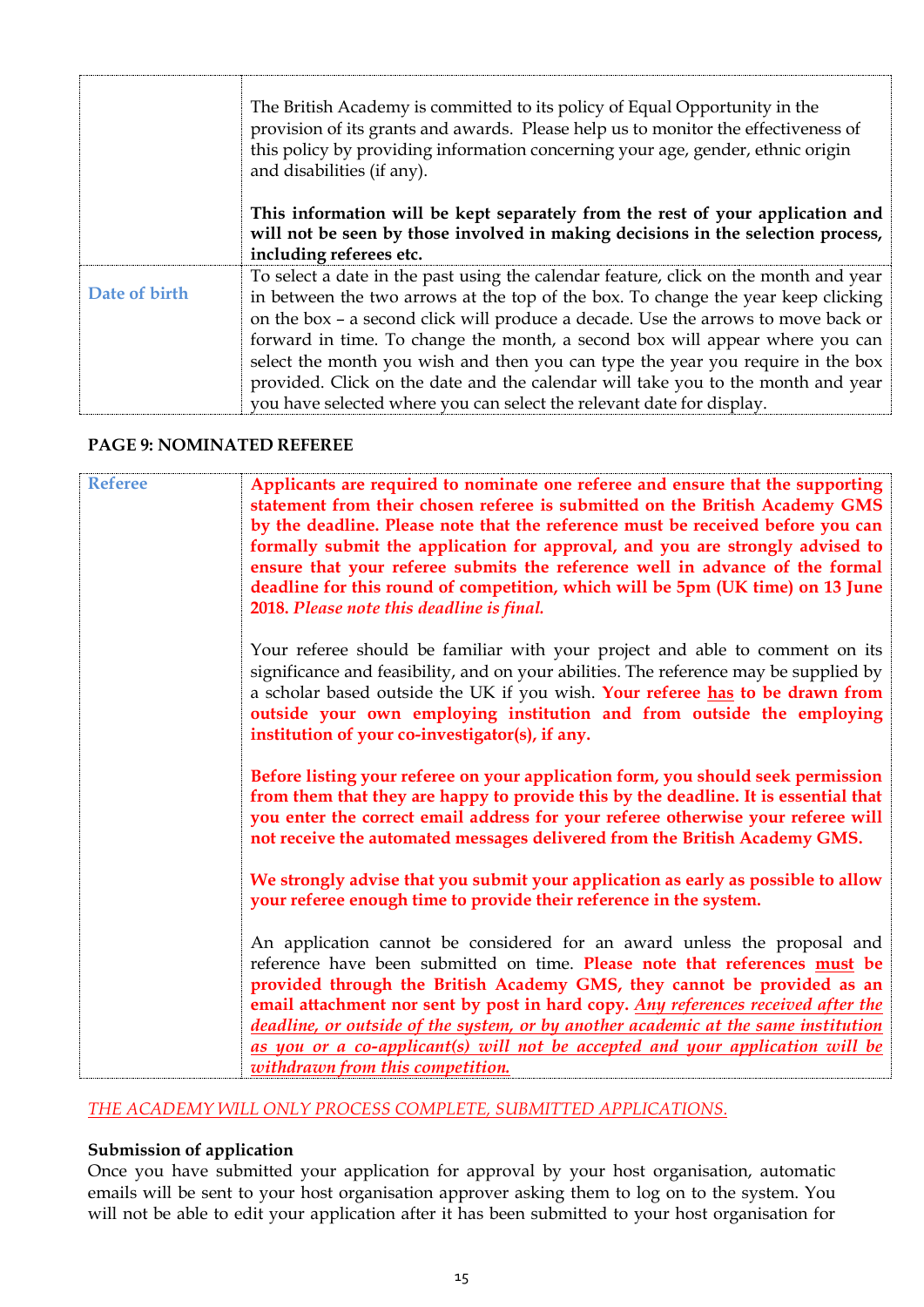approval. The host organisation approver will either: approve and submit your application, 'send back' your application and contact you to request modifications, or decline your application and contact you.

**Please be aware that it is your responsibility to ensure that you complete your application in time for your host organisation to process it (including requesting changes) and provide their approval by the closing date. It is recommended that you allow at least five working days for this process, but please check with your proposed host institution as their internal timetables may require earlier submission.**

If your host organisation approver requests modifications through the British Academy GMS email facility, they can unlock your application, allowing you to edit it. They can do this by selecting 'Return to Applicant'. An automatic e-mail will be sent to you alerting you of this fact. Once you have completed and saved the requested changes, please re-submit your application for approval by your host organisation.

Once your host organisation has approved your application and submitted it to the British Academy it will not be possible to make any changes.

#### **Please note that once the closing date has passed, host organisation approvers cannot approve applications and submit them to the British Academy and unapproved applications are removed from consideration. No late applications will be accepted.**

It is recommended that you check that your application is submitted in time. To see the details of the host organisation approver and to check the status of your application, you should log into the British Academy GMS and click on the link to the Application Portal where a summary of your application will be displayed.

*Assessment criteria: Assessors will evaluate the proposal on the basis of its academic merit, taking into account its relevance to the stated aims of the programme, its originality, its relationship to, and the volume of, research already in the field, the scholarly importance of the research proposed, the suitability of the methodology, the feasibility of the research programme, the specificity of the scheme of research, the presentation, and intended outcomes.*

*Assessors will evaluate the ability of the investigator(s) to undertake the proposed research, taking into account their track record in terms of publication, their academic age and stage of career. Backlogs of publication (including any reasons given by applicants) may be taken into account in assessing the current proposal.*

*The primary assessment of quality will be based on the specific research objective of the proposal, and whether the methodology and research programme outlined are likely to lead to successful achievement of the objective. The details of how the objective will be achieved - whether through research visits, use of research assistance, workshops, or any combination of eligible activities/costs - will be assessed only in relation to each individual application. No preference will be shown between individual or collaborative modes of research. There are no quotas for different types of application, and no comparisons will be made across applications on the grounds of their operational and financial specifications. For projects involving partners from other countries, assessors may take into account the availability of partner funding: in cases where partner funding is likely to be scarce, assessors may give priority to those projects which are likely to contribute to capacity building and lead to benefits for the wider scholarly community.*

*Assessors may take into account evidence of language competence where the understanding of material in a foreign language is crucial to the achievement of the research objective.*